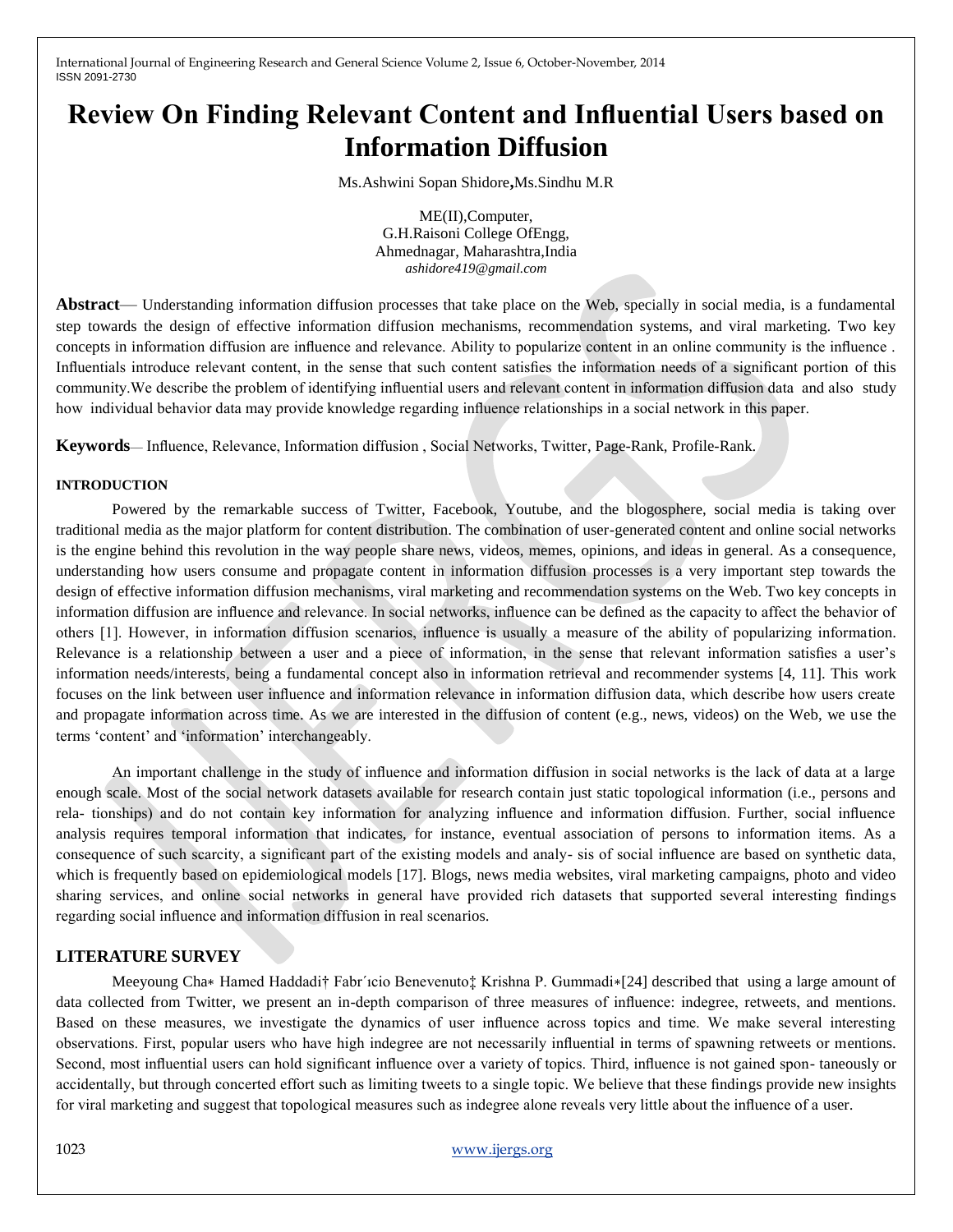International Journal of Engineering Research and General Science Volume 2, Issue 6, October-November, 2014 ISSN 2091-2730

Jie Tang ,Jimeng Sun,Chi Wang and Zi Yang [2] shows that in large social networks, nodes (entities,users) are influenced by others for different reasons. For ex:, the colleagues have strong influence on one's work, while the friends have strong influence on one's daily life. How to differentiate the social influences from various angles(topics)? How to quantify the strength of those social influences? How to estimate the model on real large networks? To address these questions, we propose Topical Affinity Propagation (TAP) to model the topic-level social influence on large networks. TAP can take results of any topic modeling and the existing network structure to perform topic-level influence propagation. With the help of the influence analysis, we present several important applications on real data sets such as 1) what are the representative nodes on a given topic? 2) how to identify the social influence so neighboring nodes on a particular node? To scale to real large networks, TAP is designed with efficient distributed learning algorithms that is implemented and tested un- der the Map-Reduce framework. We also present the common characteristics of distributed learning algorithms for Map-Reduce. Finally, we describe the effectiveness and efficiency of TAP on real large data sets.

Haewoon Kwak, Changhyun Lee, Hosung Park, and Sue Moon[21] start with the network analysis and study the distributions of followers and followings, the relation between followers and tweets, degrees of separation. Next we rank users by the number of followers, the number of retweets and PageRank and present quantitative comparison among them. The ranking by retweets pushes those with fewer than a million followers on top of those with more than a million followers. Through our topic analysis we show what different categories trending topics are classified into, how long they last, and how many users participate. Finally, we study the information diffusion by retweet. We construct retweet trees and examine their spatial and temporal characteristics. This work is the first quantitative study on the entire Twittersphere and information diffusion on it..

Arlei Silva, Hérico Valiati, Sara Guimarães, Wagner Meira Jr.[28] described how individual behavior data may provide knowledge regarding influence relationships in a social network and also define what we call the influence network discovery problem, which consists of identifying influence relationships based on user behavior across time. Several strategies for influence network discovery are proposed and discussed. a case study on the application of such strategies using a follower-followee network and user activity data from Twitter, which is a popular microblogging and social networking service. We consider that a followerfollowee interaction defines a potential influence relationship between users and the act of posting a tweet, a URL or a hashtag show an individual behavior on Twitter. The results described that, while tweets may be used effectively in the discovery of influence relationships, hashtags and URLs do not lead to good performance in such task. Moreover, strategies that consider the time when an individual behavior is observed outperform those that do not and by combining such information with the popularity of the behaviors, even good results may be achieved.

Arlei Silva ∗, Sara Guimarães, Wagner Meira , Mohammed Zaki [20] study the problem of identifying influential users and relevant content in information diffusion data. We propose ProfileRank, a new information diffusion model based on random walks over a user-content graph. ProfileRank is a PageRank inspired model that describes the principle that relevant content is created and propagated by influential users and influential users create relevant content. One good property of ProfileRank is that it can be adapted to provide personalized recommendations. Experimental results show that ProfileRank makes accurate recommendations, outperforming baseline techniques. We also illustrate relevant content and influential users discovered using ProfileRank. Our analysis shows that ProfileRank scores are more correlated with content diffusion than with the network structure. We also demonstrate that our new modeling is more efficient than PageRank to perform these calculations.

#### **ACKNOWLEDGMENT**

We would like to thank all the authors of different research papers referred during writing this paper. It was very knowledge gaining and helpful for the further research to be done in future.

### **CONCLUSION**

In this paper, we have studied how individual behavior data may be applied in the identification of influence relationships in social networks. This paper surveys different research papers that proposed various methods which are basis for future research in the field of information diffusion data. Identifying influential user efficiently from large datasets are the challenging tasks in the field of information diffusion data. ProfileRank, is a random walk based information diffusion model that computes user influence and content relevance using information diffusion data. ProfileRank scores are more correlated with content diffusion than with the network structure. We also described that our new modeling is more efficient than PageRank .